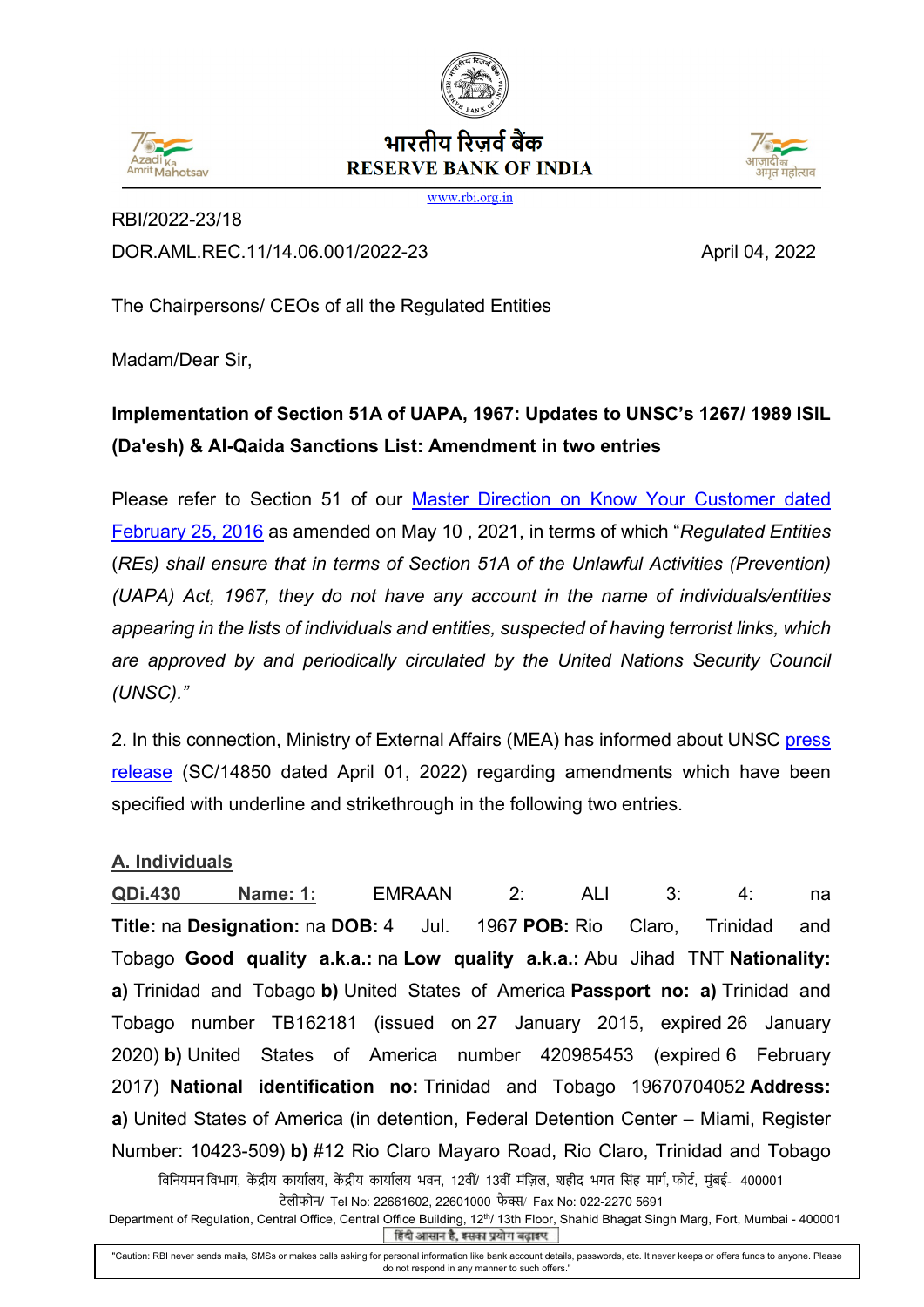(previous location 2008-March 2015) **c)** #7 GUAYAGUAYARE Road, Rio Claro, Trinidad and Tobago (previous location circa 2003) **d)** United States of America (previous location- January 1991-2008) **Listed on:** 23 Nov. 2021 **(Amended on 1 Apr. 2022). Other information:** Senior member of Islamic State in Iraq and the Levant (ISIL), listed as Al-Qaida in Iraq (QDe.115). Recruited for ISIL and instructed individuals to perpetrate terrorist acts via online video. Physical description: height 176 cm, weight 73 kg, medium built, colour of eyes- brown, colour of hair- black/bald, complexion- brown. Speaks English. INTERPOL-UN Security Council Special Notice web link: [https://www.interpol.int/en/How-we-work/Notices/View-UN-Notices-Individuals.](https://www.interpol.int/en/How-we-work/Notices/View-UN-Notices-Individuals)

#### **B. Entities and other groups**

**QDe.161 Name:** ISLAMIC STATE IN IRAQ AND THE LEVANT - KHORASAN (ISIL- K) **A.k.a.: a)** ISIL KHORASAN **b)** ISLAMIC STATE'S KHORASAN PROVINCE **c)** ISIS WILAYAT KHORASAN **d)** ISIL'S SOUTH ASIA BRANCH **e)** SOUTH ASIAN CHAPTER OF ISIL **f)** The Islamic State of Iraq and ash-Sham—Khorasan Province **g)** The Islamic State of Iraq and Syria—Khorasan **h)** Islamic State of Iraq and Levant in Khorasan Province **i)** Islamic State Khurasan **j)** ISIS-K **k)** ISISK **l)** IS-Khorasan **F.k.a.:** na **Address:** na **Listed on:** 14 May 2019 **(Amended on 1 Apr. 2022). Other information**: Islamic State of Iraq and the Levant - Khorasan (ISIL - K) was formed on January 10, 2015 by a former Tehrik-e Taliban Pakistan (TTP) (QDe.132) commander and was established by former Taliban faction commanders who swore an oath of allegiance to the Islamic State of Iraq and the Levant (listed as Al-Qaida in Iraq (QDe.115)). ISIL – K has claimed responsibility for numerous attacks in both Afghanistan and Pakistan. INTERPOL-UN Security Council Special Notice web link: [https://www.interpol.int/en/How-we-work/Notices/View-UN-Notices-Entities.](https://www.interpol.int/en/How-we-work/Notices/View-UN-Notices-Entities)

The UNSC press release concerning amendments to the list is available at URL: <https://www.un.org/securitycouncil/sanctions/1267/press-releases>

3. Updated lists of individuals and entities linked to ISIL (Da'esh), Al-Qaida and Taliban are available at:

[http://www.un.org/securitycouncil/sanctions/1267/aq\\_sanctions\\_list;](http://www.un.org/securitycouncil/sanctions/1267/aq_sanctions_list) [https://www.un.org/securitycouncil/sanctions/1988/materials;](https://www.un.org/securitycouncil/sanctions/1988/materials)

4. The details of the sanction measures and exemptions are available at the following URL: [https://www.un.org/securitycouncil/sanctions/1267#further\\_information](https://www.un.org/securitycouncil/sanctions/1267#further_information)